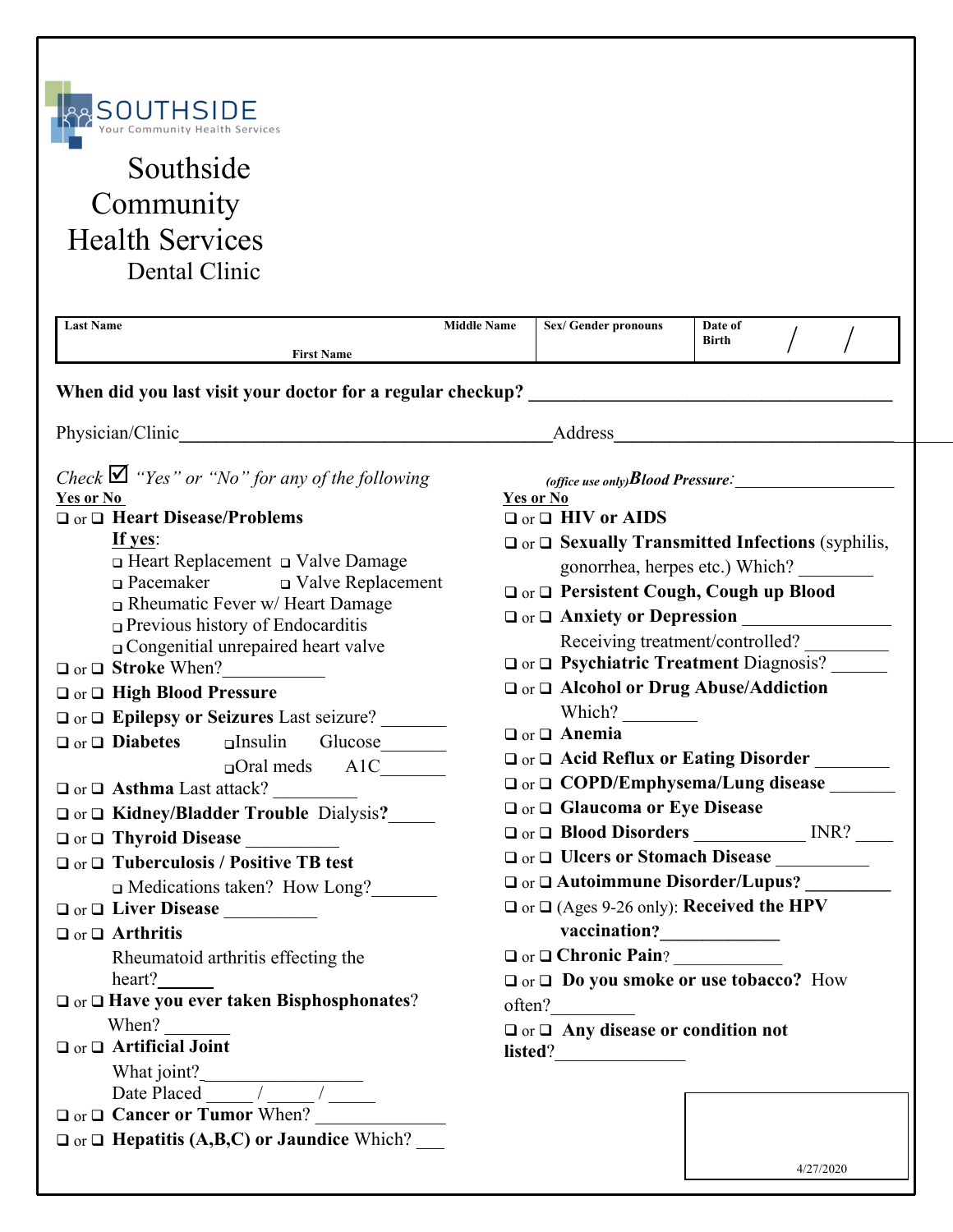| □ or □ On a blood thinner/experienced excessive bleeding?<br><u>□</u><br>$\Box$ or $\Box$ <b>Radiation Treatment</b> ? What was radiated?                                                                                                                                                                           | Are you allergic to any<br>medications, or latex? |
|---------------------------------------------------------------------------------------------------------------------------------------------------------------------------------------------------------------------------------------------------------------------------------------------------------------------|---------------------------------------------------|
| Women only:                                                                                                                                                                                                                                                                                                         | $2^{nd}$ Page $\rightarrow$                       |
| <b>Medications</b> (please list)<br><u> 1988 - Johann John Stoff, fransk politik (* 1908)</u>                                                                                                                                                                                                                       |                                                   |
| <u> 22 maret - Jacob Sarah, masjid al-Amerikan (h. 1982).</u><br><u> 1990 - Jan James James Barnett, president eta industrial (h. 1908).</u>                                                                                                                                                                        |                                                   |
| <u> 1999 - Jan Alexandro (h. 1989).</u> Antonio eta Antonio eta Antonio eta Antonio eta Antonio eta Antonio eta Anton<br><u> 1999 - Andrea Andrew Maria (andrew Maria (andrew Maria (andrew Maria (andrew Maria (andrew Maria (</u>                                                                                 |                                                   |
| <b>For Children Only</b><br>Yes or No                                                                                                                                                                                                                                                                               |                                                   |
| $\Box$ or $\Box$ Do your children ONLY drink bottled water?<br>$\Box$ or $\Box$ Do you put your child to bed with a bottle? What is in it?                                                                                                                                                                          |                                                   |
| Do you have any of the following?<br>$\Box$ Toothaches<br>□ Bad Breath<br>$\Box$ Bleeding Gums<br>□ Cold Sores<br>$\Box$ Canker Sores<br>$\hfill\Box$<br>Clenching/Grinding teeth<br>$\Box$ Clicking or popping jaw<br>I Jaw locked open or closed<br>$\Box$ Periodontal or gum treatment<br>$\Box$ Sensitive teeth |                                                   |
| <b>Dental History</b>                                                                                                                                                                                                                                                                                               |                                                   |
| Did you have 18 small x-rays or a panorex? Yes or NO If Yes When?                                                                                                                                                                                                                                                   |                                                   |
|                                                                                                                                                                                                                                                                                                                     |                                                   |
|                                                                                                                                                                                                                                                                                                                     |                                                   |